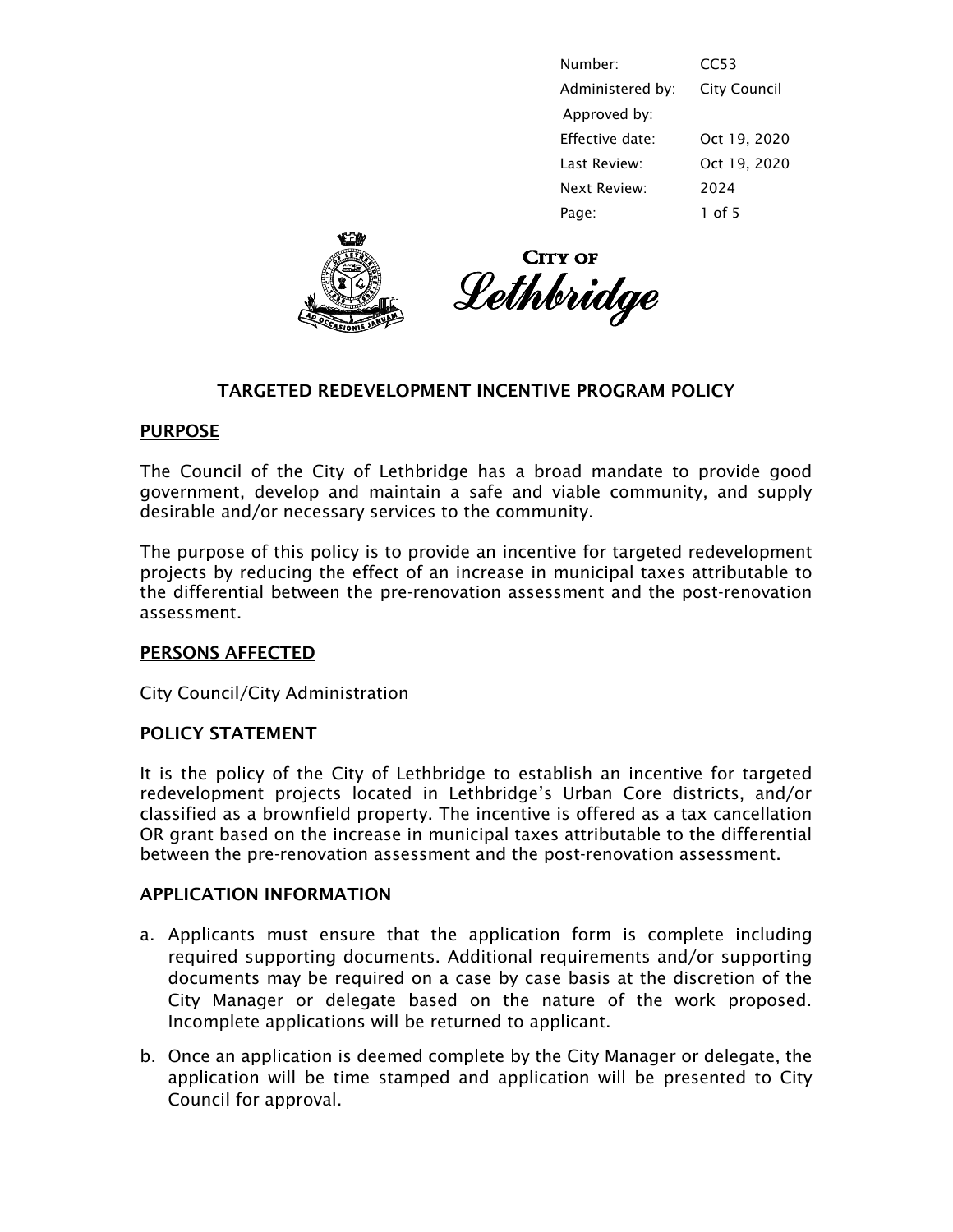| Number: | CC <sub>53</sub> |
|---------|------------------|
| Page:   | 2 of 5           |

## ELIGIBILITY CRITERIA

- a. Qualified projects shall include developing, redeveloping, or renovating residential/commercial lands and buildings that are:
	- i. Located within one of Lethbridge's urban core districts including Downtown, Warehouse District, or 13 Street North as defined; and/or
	- *ii.* Classified as a brownfield property.
- b. Projects shall consist of either new building construction or significant renovation construction in accordance with the following table:

| <b>Verified Minimum</b><br><b>Construction Value</b> | Incentive<br><b>Period</b> | <b>Maximum</b><br>Annual<br><b>Municipal</b><br>Incentive | <b>Maximum Total</b><br><b>Municipal</b><br><b>Incentive</b> |
|------------------------------------------------------|----------------------------|-----------------------------------------------------------|--------------------------------------------------------------|
| \$500,000 - \$999,999                                | 5 years                    | \$60,000                                                  | \$300,000                                                    |
| $$1,000,000 - $3,999,999$                            | 6 years                    | \$83,333.33                                               | \$500,000                                                    |
| $$4,000,000 - $5,999,999$                            | years                      | \$128,571.43                                              | \$900,000                                                    |
| $$6,000,000 - $7,999,999$                            | 8 years                    | \$159,375.00                                              | \$1,275,000                                                  |
| $$8,000,000 - $9,999,999$                            | 9 years                    | \$222,222.22                                              | \$2,000,000                                                  |
| \$10,000,000-\$II,999,999                            | 10 years                   | \$250,000.00                                              | \$2,500,000                                                  |
| $$12,000,000+$                                       | vears                      | \$363,636.36                                              | \$4,000,000                                                  |

| Table 1: Incentive Table |  |  |  |  |
|--------------------------|--|--|--|--|
|--------------------------|--|--|--|--|

- c. Projects funded through the Targeted Redevelopment Program are eligible to access other City of Lethbridge incentives, however total combined City incentive funding for a project shall not exceed the total maximums outlined in Table 1, based on which incentive period they qualify for under. This condition is void 10 years after incentive period is complete.
	- i. Example 1: If Project A is eligible for a 5 year incentive of \$30,000 annually (\$150,000 total), the project would be eligible for up to \$150,000 in other incentive program funding
	- ii. Example 2: If Project B is eligible for a 5 year incentive of \$60,000 annually (\$300,000 total), the project will have reached its maximums and would not be eligible for any additional incentive program funding.

## ROLES AND RESPONSIBILITIES

City Council to:

- a. Approve the Targeted Redevelopment Incentive Program Policy;
- b. Approve the appropriate budget for the incentive program;
- c. Receive and approve/deny individual applications including appropriate funding source and level of funding;
- d. Review and evaluate the program outcomes

City Manager or Delegate:

- a. Coordinate policy administration, application and reporting processes;
- b. Identify funding source and establish a separate budget item in each year's budget to show the municipal tax cancellations and grants approved under this policy.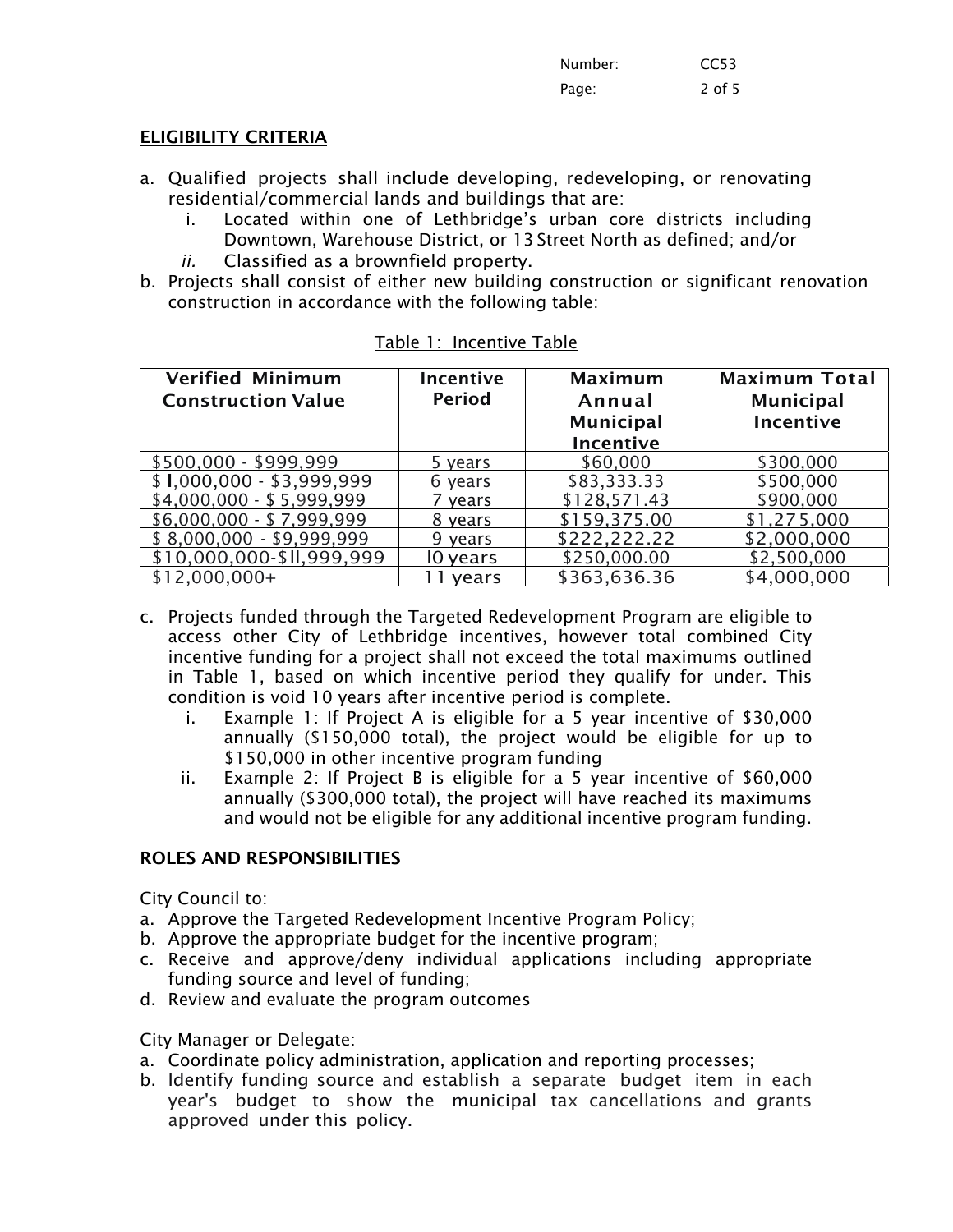| Number: | CC53   |
|---------|--------|
| Page:   | 3 of 5 |

Applicant to:

- a. Have an ownership interest in the property to be constructed;
- b. Submit an application to City Manager or designate including construction cost budget;
- c. Submit actual construction costs to City Manager or designate no later than January 31 of the year in which the incentive commences.

# **PROCEDURE**

- a. The value of the incentive is based on the increase in municipal taxes attributable to the differential between the pre-renovation assessment and the post-renovation assessment in alignment with Table 1.
- b. The incentive will be offered in two streams, which must be identified in the application prior to project approval.
	- i. Stream A: For projects where ownership will be retained through application, construction, and incentive period. The incentive is offered as a municipal tax cancellation and only the registered owner(s) at the time of commencement of the project are eligible for the tax cancellation. If the subject property is subdivided by a registered plan, the municipal tax cancellation shall cease.
	- ii. Stream B: For projects where ownership will be subdivided by registered plan, set up as a condominium with multiple owners or where registered ownership is planned to change during development or incentive period. The incentive is offered as a grant. If project transfers ownership, the initial registered owner(s) are afforded the opportunity for a limited assignment of the grant under the terms of the program to the initial purchaser of each unit within a project. The assignment of the grant shall not apply to any subsequent sale of unit(s).
- c. The incentive period for an eligible property will commence on the first full tax year after the building has been approved for occupancy and shall cease at the end of applicable term.
- d. The incentive calculation is only applicable to the municipal portion of the tax, not to requisitioning bodies and special charges including BIA levies. Further, supplementary assessment and supplementary taxation on new improvements are excluded from any incentive calculations.
- e. Projects are required to be in compliance with the relevant City of Lethbridge statutory and non-statutory plans, bylaws, policies, permits, and approvals. If in an area where an approved Area Redevelopment Plan (ARP) is not in place, a comprehensive site plan must be provided with application.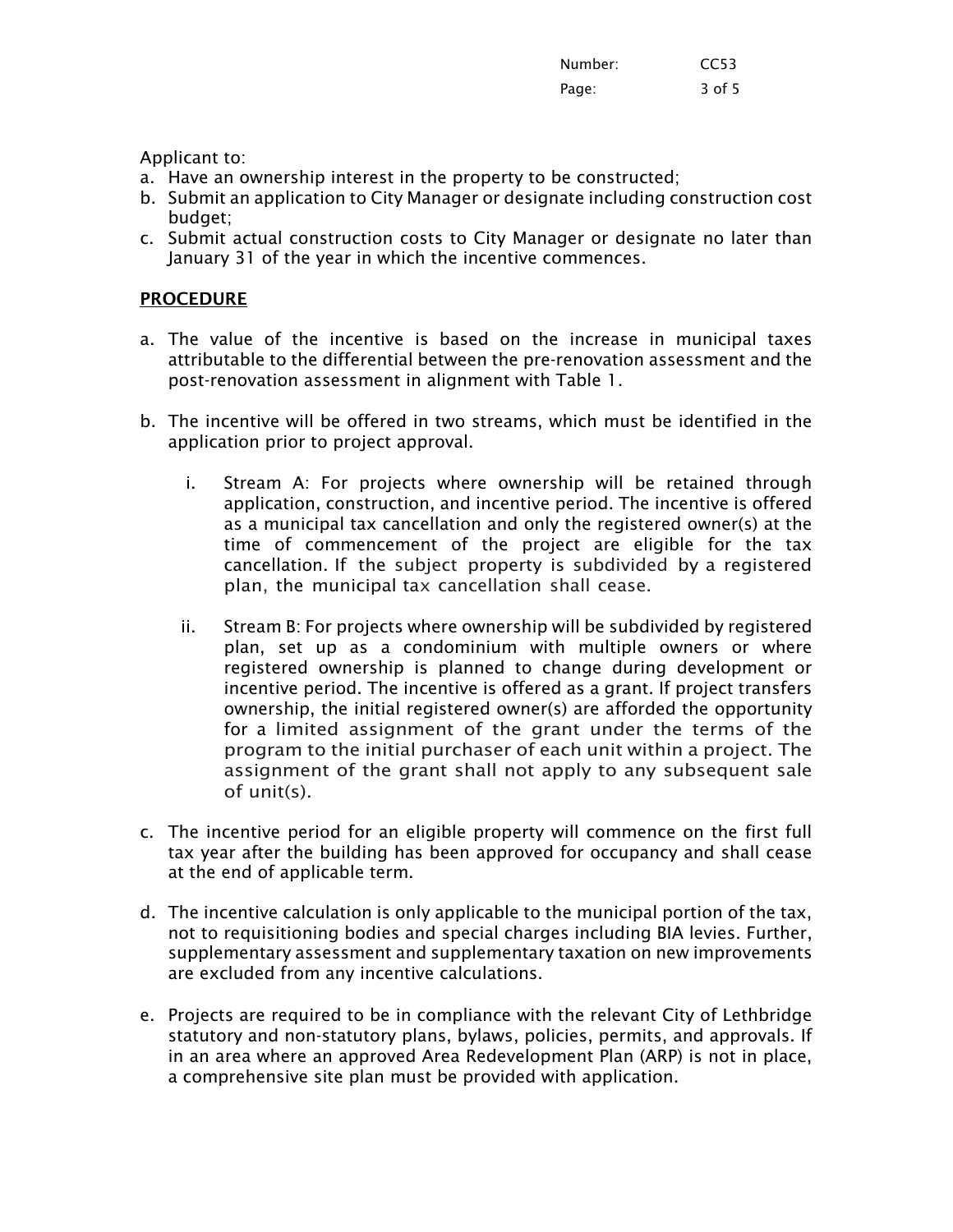| Number: | CC <sub>53</sub> |
|---------|------------------|
| Page:   | 4 of 5           |

- f. To be eligible, a property must not be in arrears in taxes, municipal utilities or any other municipal charge at any point during preconstruction, construction, or post-construction within the incentive period. Prior to any annual grant based payment all municipal charges outlined must be paid in full.
- g. Projects(s) must commence no longer than two years following approval of the incentive or the incentive will be cancelled. The two-year period may be extended by City Council at its absolute discretion.
- h. Approval of the grant application is at the absolute discretion of the City and subject to the availability of funds. Should there be inadequate funding to meet demand, applications will be held in a queue and processed in chronological order as funding becomes available.
- i. The City may terminate the grant at any time, if the applicant/owner breaches or does not fully satisfy any of the obligations and conditions of this policy, as determined by the City.
- j. In the event that the Property Owner does not meet the obligations of this policy, the incentive is void in its entirety.

## DEFINITIONS

- a. 13 Street North means the area of the City of Lethbridge that includes all properties that front on 13 Street North between 1 Ave North and 9 Ave North.
- b. Area Redevelopment Plan means a detailed long range plan adopted by City Council as statutory plan by by-law that coordinates the conservation of older neighborhoods from unsympathetic development proposals, and sets out the policies for the redevelopment of vacant and underutilized parcels of land and buildings.
- c. Brownfield Property -means a property, the expansion, redevelopment, or reuse of which may be complicated by the presence or potential presence of a hazardous substance, pollutant, or contaminant.
- d. Comprehensive Site Plan means a detailed plan that includes the surrounding area of the project of at least one-city block including but not limited to location of buildings and structures, building envelopes, setbacks, common areas, parking, landscaping, etc. Details are at the discretion of the City Manager or designate.
- e. Downtown means the area of the City of Lethbridge bounded by the following: Stafford Drive on the east, 6 Avenue South to the south, the Crowsnest Trail to the north, and the Oldman River Valley top-of-bank setback line to the west.